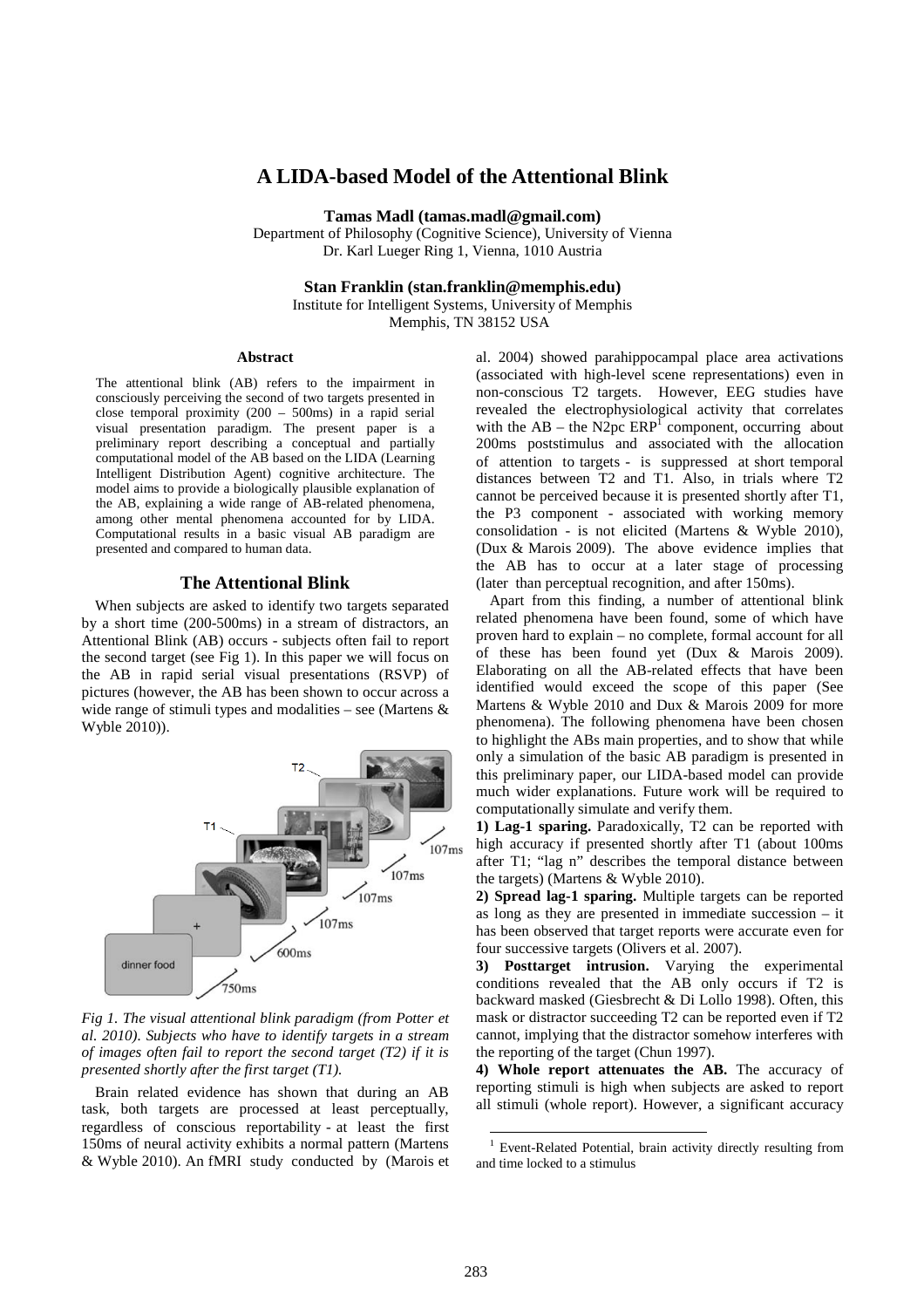drop at lags  $2 - 4$  (an AB) can be observed for the same stimuli sequence if subjects are required to report only two targets in the sequence (Potter et al. 2008) 2008).

**5) Increasing T2 salience/arousal attenuates the AB AB.** If the salience of the second target is increased, it can be reported more accurately, although an AB effect can still be observed (Martens & Wyble 2010). Emotional arousal (but not valence) also alleviates the AB (Anderson 2 reported more accurately, although an AB effect can still be observed (Martens & Wyble 2010). Emotional arousal (but not valence) also alleviates the AB (Anderson 2005)

**6) Task-irrelevant cognitive load attenuates the AB.** If the stimuli are presented together with a background field of moving or flickering dots, much smaller drops in accuracy are observed at AB-relevant lags (Arend et al. 2006) 2006). The AB is also attenuated if subjects are asked to listen to taskirrelevant music or think about their holiday (Olivers  $\&$ Nieuwenhuis 2005).

**7) Target Confusion.** The order targets were presented in is often confused for temporally adjacent targets (i.e. during lag-1 or spread lag-1 sparing) (Dux & Marois 2009) 2009), (Chun 1997).

8) AB without T1 masking. Although T2 masking is necessary to obtain an attentional blink, recent studies found that there is an (attenuated) blink even if T1 is unmasked (i.e. if there is no distractor between T1 and T2) (Nieuwenstein et al. 2009).

As will be described below, the LIDA model's attention mechanism is capable of explaining these phenomena, and is detailed enough to make a computational implementation reproducing an actual AB experiment feasible. essary to obtain an attentional blink, recent studies found<br>there is an (attenuated) blink even if T1 is unmasked<br>if there is no distractor between T1 and T2)<br>cuwenstein et al. 2009).<br>s will be described below, the LIDA mo

### **Attention in the Brain**

The following brain areas play a role in top-down attentional control. The visually selective regions of the posterior parietal cortex - the intraparietal sulcus in humans and lateral intraparietal area in primates -, which contain coarse representations of spatial topography, and are also involved in controlling eye movements (saccades) and directing them towards targets. In this area, neuronal activity correlated with the voluntary allocation of attention can be observed, and leads to greater target stimulus selectivity based on spatial location and/or salience (Knudsen 2007), (Serences & Yantis 2006). The frontal eye fields (FEF) in the pre-frontal cortex are involved in saccade control as well, but have also been shown to play a role in representing the current locus of attention (Serences  $\&$ Yantis 2006) – FEF neurons can be covertly selective to targets, without shifting gaze (Thompson et al. 2005) 2005). Also, when a particular stimulus is attended to and conscious, neurons representing the target in sensory areas, in the PPC and in the PFC exhibit synchronized discharges in the and in the PFC exhibit synchronized discharges is gamma band (Knudsen 2007), (Doesburg et al. 2009). d with the voluntary allocation of attention<br>d, and leads to greater target stimulus<br>d on spatial location and/or salience<br>(Serences & Yantis 2006). The frontal eye

The superior colliculus (SC), like FEF, mediates both overt saccades and covert shifts of attention (Serences & Yantis 2006). Corollary discharges associated with eye saccades occur in the SC and propagate to the FEF, via the mediodorsal thalamic nucleus, and shift the locations of visual receptive fields in FEF before each saccade 2007). orollary discharges associated with eye<br>the SC and propagate to the FEF, via the<br>amic nucleus, and shift the locations of<br>elds in FEF before each saccade (Knudsen

Recently, the locus coeruleus (LC) – norepinephrine (NE) - system has been shown to influence top-down attentional selection (Nieuwenhuis et al. 2005) 2005)(Sara 2009), (Warren et al. 2009). LC neurons exhibit increased activity during the processing of motivationally salient targets, leading to the release of NE in widespread cortical projection areas, among others in the forebrain. This increased NE presence al. 2009). LC neurons exhibit increased activity during the processing of motivationally salient targets, leading to the release of NE in widespread cortical projection areas, among others in the forebrain. This increased signal detection and stabilizing a neural representation signal detection and stabilizing a neural representation against noise or interference. Thus, LC activity can facilitate the processing of a target stimulus (Nieuwenhuis et al. 2005), (Warren et al. 2009), (Aston-Jones & Cohen 2005).

Shortly after target processing, there is an increase of LC Shortly after target processing, there is an increase of LC neuronal activity (Fig 2A). The LC is autoinhibitory  $$ increased activity during target processing is followed by a



*Fig 2. Peri-event time histograms (PETHs) for a typical*  Fig 2. Peri-event time histograms (PETHs) for a typical *individual monkey LC neuron* in response to various events *during performance of the signal detection task, accumulated over 100 sweeps of activity. Note the increased*  accumulated over 100 sweeps of activity. Note the increased<br>activity during target processing (panel A). Adapted from *(Aston-Jones & Cohen 2005) Jones 2005).* 

period of reduced activity and thus reduced NE release. Non-target stimuli do not elicit significant changes in LC activity (Fig 2B). Interestingly, tonic (regular spiking) LC activity levels were significantly higher when the animal activity levels were significantly higher when the animal was less focused on the task (Fig 2C), but there was also a much smaller target-locked phasic response in this case. Behaviorally, these elevated LC activity levels have led to more frequent false alarm errors (Aston-Jones et al. 1999).

These properties of the LC LC-NE system play a key role in LIDA's attentional blink model.

# **A LIDA-based Attentional Blink Model based**

The LIDA cognitive architecture is based on prevalent neuroscience and cognitive science theories (Global Workspace Theory, situated cognition, perceptual symbol systems, working memory, memory by affordances, transient episodic memory, etc. - (Baars & Franklin 2009)). It has been implemented computationally, and has been shown to perform simple psychological tasks with shown to perform simple psychological tasks with mechanisms similar to humans (Madl et al. 2011). LIDA's cognitive cycle has the purpose of selecting an appropriate action based on the perceived current situation, and has the following components (Madl et al. 2011) 2011): theories (Global<br>berceptual symbol<br>by affordances,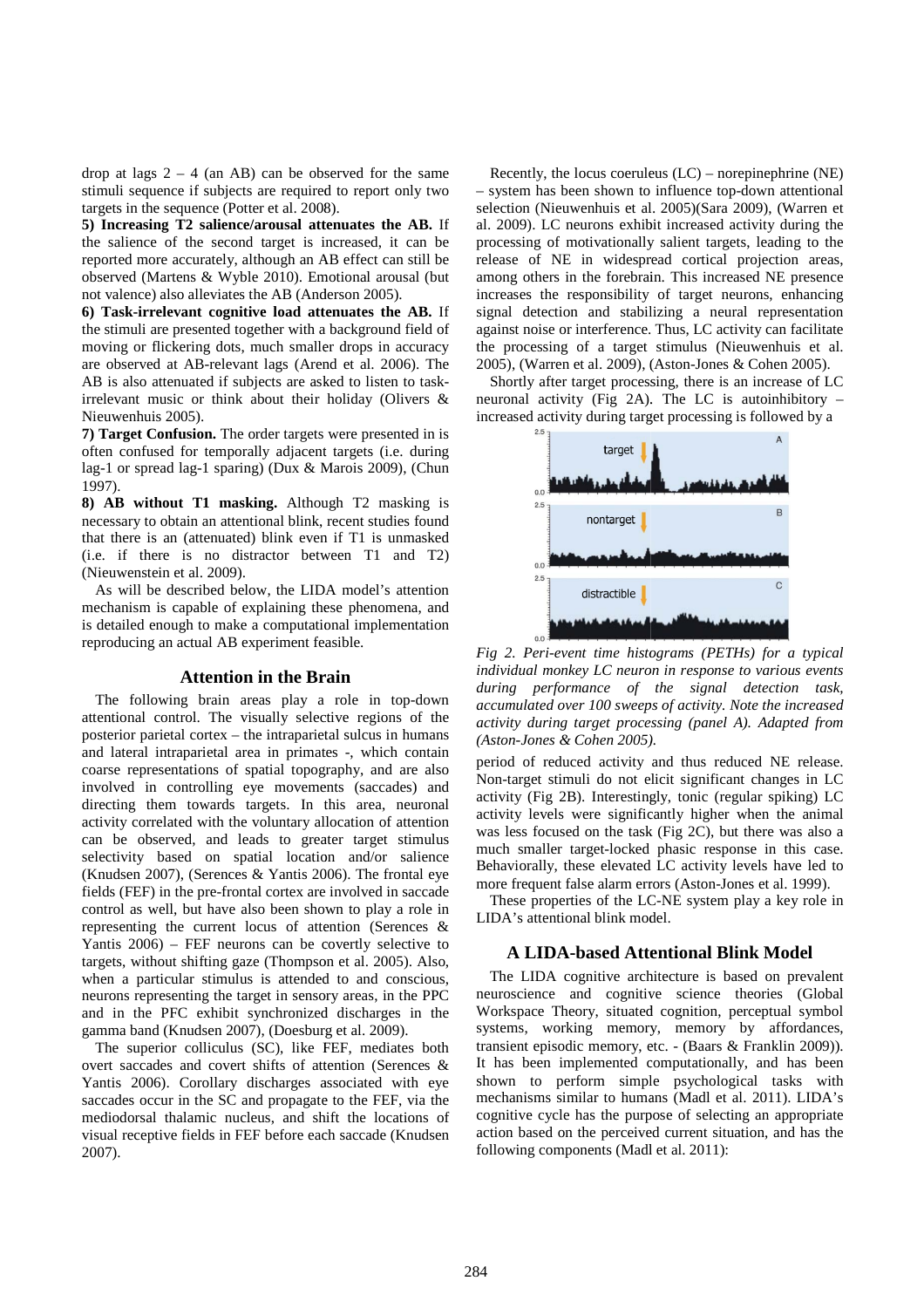1) *Perception*. Sensory stimuli are received and stored in a sensory buffer in the Sensory Memory. Percepts, emotions, and concepts are represented by nodes in the Perceptual Associative Memory (PAM). These are based on perceptual symbols (Barsalou 1999); their activations reflect recognition confidence as well as bottom-up salience.

2) *Percept to preconscious buffer*. Recognized percepts are stored in the preconscious buffers of LIDA's long-term working memory (Workspace).

3) *Local associations.* Local associations are automatically retrieved from the Transient Episodic and Declarative Memory using the Workspace contents.

4) *Competition for consciousness*. Attention codelets<sup>2</sup> (AC) in the Attention Codelet Module (ACM) view long-term working memory, and compete to bring novel, relevant, important, urgent, or insistent events to consciousness.

5) *Conscious broadcast.* A coalition of codelets, typically an AC and its content of PAM nodes, gains access to the Global Workspace (GW) and has its content broadcast consciously.

6) *Recruitment of resources.* Relevant behavioral schemes in Procedural Memory respond to the conscious broadcast.

7) *Activation of schemes in the Procedural Memory.* Schemes are instantiated in the Action Selection module, and receive activation, based on the conscious contents.

8) *Action chosen.* The Action Selection module chooses a single scheme from the newly instantiated schemes and remaining previously active schemes.

9) *Action taken*. The execution of the action of a scheme results in external or internal consequences, or both.

The major components implementing top-down attention in the LIDA model are the GW module and the ACM. Feature detectors (corresponding to feature-sensitive neurons in the visual cortices) pass activation to their corresponding PAM nodes, which represent objects (or categories, concepts, …) and could correspond to neuronal ensembles in the inferior temporal cortex, which contain object category information (Liu et al. 2009). The resulting activation of PAM nodes will depend on the number of relevant features, as well as the salience of those features.

The ACM contains ACs, which create coalitions from important or relevant percepts in the Workspace. The coalition with the highest activation will be broadcast consciously. Coalition activation depends on four factors: a) the activations of the percepts it contains, b) the base level activation of the AC, c) the modulatory activation of the ACM and d) a matching factor on how well the percept matches the pattern that the Codelet is looking out for. The computational implementation of the LIDA AB Agent also contains a fifth factor, e) stochastic noise, which is added to account for extraneous, uncorrelated afferent activity (Knudsen 2007), (Nieuwenhuis et al. 2005).

The first factor a) corresponds to bottom-up salience in the brain, as described above. The second, b), the base level activation, depends on how useful the AC has been in the past and facilitates attentional learning.

The third factor, c), is the modulatory activation of the ACM. It has been proposed many times in attention literature that human attentional processing is limited for targets presented in short succession - observable, among others, in an AB paradigm -, presumably because of a suppression of attentional enhancement of subsequent stimuli during the processing of a target (Nieuwenhuis et al. 2005), (Wyble et al. 2009), (Olivers & Meeter 2008). The modulatory activation reflects this mechanism, and regulates attentional enhancement of stimuli by increasing or decreasing the activation of coalitions in the Global Workspace. The most probable neural counterpart of this regulatory activity is the LC, which can enhance target processing through the release of NE in the forebrain (LC activity was proposed to play a role in the attentional blink by (Nieuwenhuis et al. 2005)). Similarly to LC neuron activity, the ACM activation at first increases upon processing a relevant or important target, followed by a period of low activation which is similar to the posttarget refractory-like autoinhibition exhibited by the LC (Fig 3 bottom). The ACM activation is governed by a function derived from interpolating LC PETH data (Aston-Jones & Cohen 2005)*.*

The fourth parameter d) influencing coalition activation is a matching factor that is based on how well the percept in a coalition matches the pattern sought by the AC that creates the coalition. This accounts for the finding that in some cases, nontargets are attended to and reported instead of the targets if they are similar or share a common salient feature (Martens & Wyble 2010), (Lavie & Cox 1997), (Bichot & Schall 1999) although with less probability and less selective neuronal activation (Duncan et al. 1997).

LIDA's attentional mechanism can provide a computational explanation for the attentional blink and related findings. Two major reasons are proposed to account for the performance drop at intervals of 200ms – 500ms between the two targets (see Fig 3A bottom): a) the posttarget refractory-like period of the ACM activation, which leads to reduced target activations after ~200ms, and b) the discrete, competitive conscious broadcast mechanism (Baars & Franklin 2009).

For the current description, an RSVP attentional blink paradigm with images is assumed (see Fig 1). Stimuli are presented to the LIDA agent at a rate of one image every 107ms. The agent's task is to report target images pertaining to a specific target (in this case, vehicles), which means that there are at least two ACs, looking out for targets (vehicles) and distractors, respectively. This is also the paradigm used for the implementation of the LIDA Attentional Blink agent. If only a single target is presented, that target is added to a coalition by the Target Attention Codelet (TAC), will win the competition for consciousness since there is nothing that could compete with it, and can be consciously reported.

 2 The term codelet refers generally to any small, special purpose processor or running piece of computer code. The concept is essentially the same as Baars' (1988) processors or Minsky's (1988) agents. The term was borrowed from (Hofstadter & Mitchell 1994).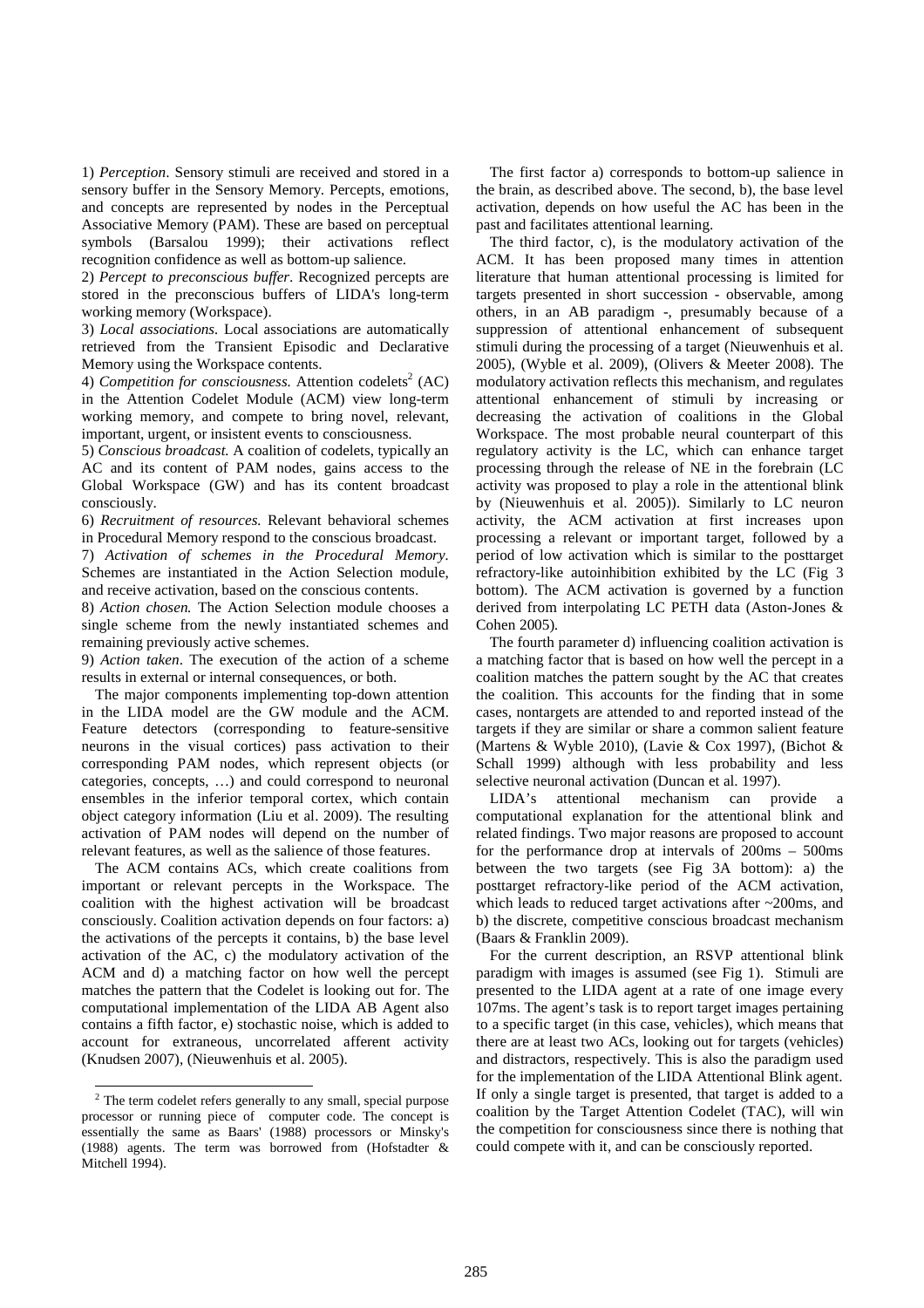

*Fig 3. A) The attentional blink at lag 2. Tn and Dn refer to targets and distractors, respectively. The vertical black lines intersecting with the timeline on top represent the approximate borders of LIDA cognitive cycles. AC1 is looking out for targets, and AC2 for distractors, adding them to Coalitions in the Global Workspace. The coalitions have to compete for consciousness, and the one with the highest activation is broadcast consciously. The reason the agent fails to report T2 is that in the second cognitive cycle, Coalition 2 (containing the distractors) wins the competition for consciousness. B) LC activity - PETH of a monkey LC neuron during target processing.* 

If two targets are presented in an RSVP of images at lag-1, without a distractor, both targets are perceived in the first 200ms – before the refractory-like period of the ACM – and they are both added to a target coalition by an AC looking out for targets. This TAC has higher base level activation than the Distractor Attention Codelet (DAC). Thus the targets will win the conscious broadcast and can be reported consciously. Possible subsequent targets are also added to the target coalition by the same AC, which adjusts the coalition activation based on the factors described above and on the previous coalition activation – this accounts for the spread lag-1 sparing effect.

At lags 2 and 3, the second target sometimes cannot be reported consciously because a coalition containing distractors wins the competition for consciousness instead of T2 (see Fig 3 and 4). The reason for the low activation of the target coalition is the low ACM activation at this point in time (due to the refractory-like period, see Fig 3 bottom). D<sub>2</sub> is added to the distractor coalition by the DAC, and the coalition activation is updated. The distractor coalition is also modulated with a lower ACM activation, but will come out with a higher activation because a) depending on the timing of the presentation, the ACM activation might be higher at the point the distractor is perceived than at the point when the target is perceived, and b) since the distractor coalition was created upon perceiving D1, at which point the coalition activation was higher (0.4 in Fig 3, due to the high ACM activation at that point).

At lag 4, the ACM activation has regenerated to its initial level of activation, and T2 can be reported with a high level of accuracy again (the T2 accuracy at lag 4 approximately equals T2 accuracy at lag 1 in this paradigm, see Potter et al. 2010).

#### **Results**

LIDA's attentional mechanism conceptually accounts for all of the AB-related phenomena described above:

**1-2) Lag-1** and **spread lag-1 sparing.** See above.

**3) Posttarget intrusion.** During the blink, the distractor succeeding T2 often can be consciously reported even if T2 itself cannot (see Fig 3).

**4) Whole report attenuates the AB.** In case of an instruction to report the entire RSVP sequence, a different Attentional Codelet would be required, which would move every presented image into the Global Workspace and into the same coalition – every image would be a target. Thus, for short RSVP sequences, every image could be reported and no AB could be observed (if the sequence is too long, activation decay could lead to "forgetting" of the first images. There is also a limit on how much information the Workspace and the Global Workspace can hold, although this limit has not been quantitatively determined yet).

**5) Increasing T2 salience/arousal attenuates the AB.** Increased T2 bottom-up salience leads to a higher activation of the PAM node representing T2 and thus to a target coalition with a higher activation, which increases the probability that T2 wins the competition for consciousness. In the case of emotional content with high arousal (Anderson 2005), a PAM node representing this emotion (with an activation value corresponding to the arousal) would be included in the coalition along with the target representation (Franklin et al., in press), increasing its activation and the probability of its conscious broadcast.

**6) Task-irrelevant cognitive load attenuates the AB.** Subject less focused on a task exhibit higher levels of tonic LC activity (see lowest panel of Fig 2), which can explain this phenomenon. In experimental conditions in which moving dots are presented around the target, and in conditions where the subject is instructed to think about something else, subjects are less focused on the AB task – therefore their AttentionCodelet Module Activation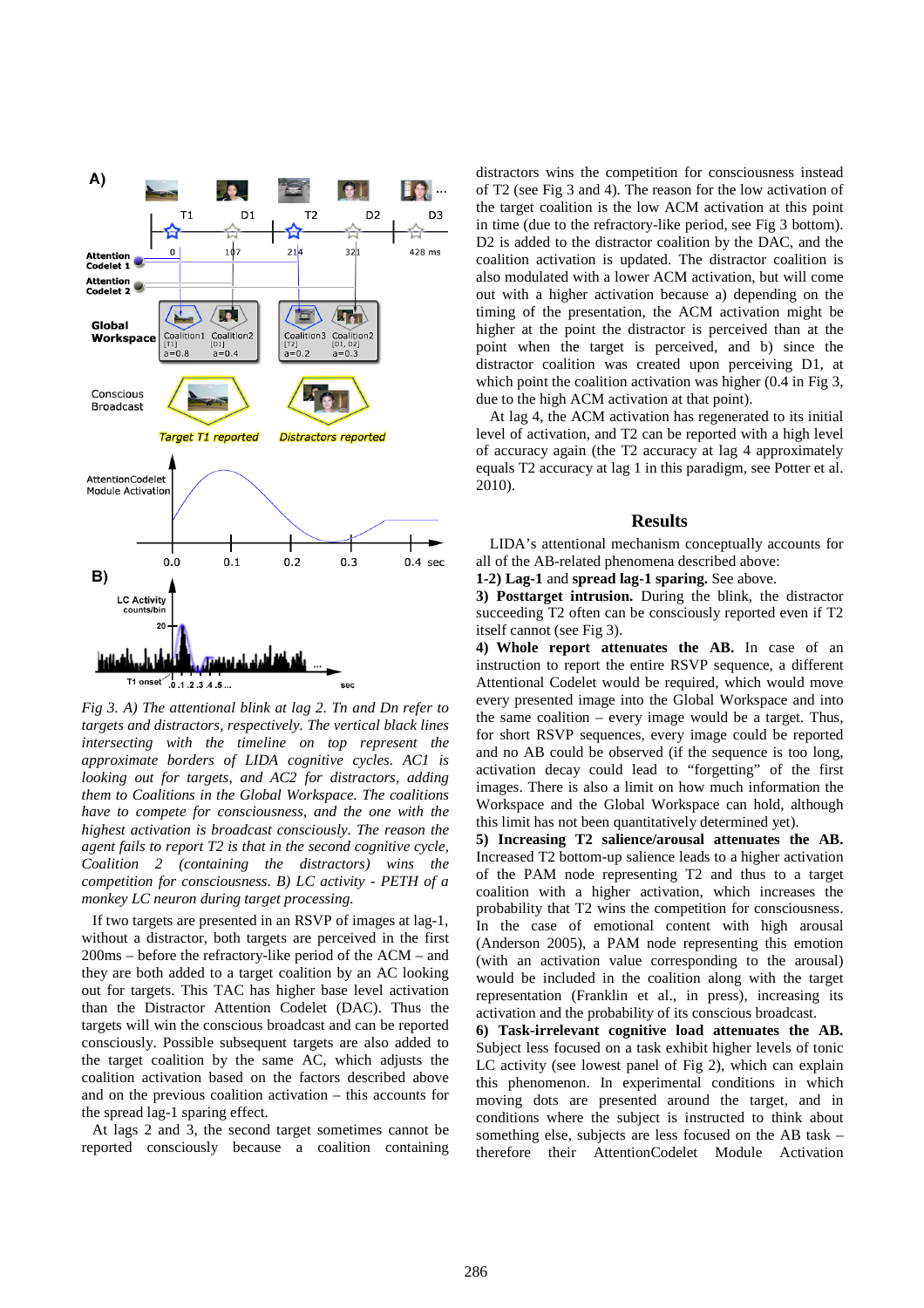(modeling LC activity) is higher before a target, and there is a much smaller post-target activation drop, which makes it a much smaller post-target activation drop, which makes it possible to almost always report T2 accurately – in accordance with behavioral AB experiments with distracted subjects (Olivers & Nieuwenhuis 2005), (Arend et al. 2006), (Nieuwenhuis et al. 2005).

**7) Target Confusion.** Targets presented temporally adjacently in the same cognitive cycle (e.g. during lag-1 sparing) land in the same coalition. Since coalitions do not contain ordering information, the temporal order of the two targets is unknown to the agent. This could account for the target confusion effect. However, no exact computational mechanism has been implemented yet for reproducing how human subjects "guess" (often incorrectly, see Dux & Marois 2009, Chun 1997) the first target in such a case.

**8) AB without T1 masking.** There is an AB effect without the T1 mask, since the AB in this model is due to a) the refractory-like period of the ACM and b) intrusion of the post-T2 distractor, and doesn't depend on the post distractor. is target in such a case.<br>
ere is an AB effect without<br>
this model is due to a) the<br>
CM and b) intrusion of the<br>
t depend on the post-T1

The above explanations show that our model of the AB is capable of explaining more than just the basic AB paradigm simulated in this preliminary report. To the authors' knowledge, no model provides detailed explanations for every AB effect described above. Our LIDA based model could be able to do so, provided further computational simulations that can verify these results; and is more general than most AB models since it grows out of a universal model of cognition instead of being specific to the AB AB like most AB models (except for the Threaded Cognition model, which is based on ACT-R). Of the models published in the last five years, the following have the most explanatory power (Dux & Marois 2009): eSTST (Bowman & Wyble 2007), Attention Cascade (Shih 2008), Threaded Cognition (Taatgen et al. 2009), and Boost and Bounce (Olivers  $\&$ Meeter 2008). Table 1 shows a comparison of these models and the proposed LIDA-based model. They are similar to our model in that they also rely on a s suppressed/delayed attentional enhancement of T2; the major differences, apart from the LIDA architecture's generality and plausibility (Baars  $&$  Franklin 2009), are the following. First, apart from a depleted attentional resource (ACM activation), which our model shares with these models (except for the Threaded Cognition model, which instead of a depleted resource relies on an unnecessary consolidation protection rule) there is also competition with the post-T2 distractor T2 distractor in the Global Workspace. Second, the postulated theoretical reason for T2 not being reported in some short lag trials is that the T2 percept does not win the competition for consciousness, i.e. the gamma-coherent neuronal ensembles representing T2 do the gamma-coherent neuronal ensembles representing T2 do not become part of the large-scale theta-gamma synchronized network representing conscious contents, which is consistent with the recently implicated importance of oscillatory activity in the AB (Janson & Kranczioch 2011). This theta-gamma oscillatory synchrony is proposed to be the neuronal basis of functional consciousness, and of 2011). This theta-gamma oscillatory synchrony is propose to be the neuronal basis of functional consciousness, and of the global broadcast in the LIDA model (Madl et al. 2011). T-R). Of the models published in the<br>ollowing have the most explanatory<br>s 2009): eSTST (Bowman & Wyble<br>ade (Shih 2008), Threaded Cognition<br>, and Boost and Bounce (Olivers &

| J. AB-related phenomenon                                   | LIDA | eSTST<br>Bowman &<br>Wyble 2007 | <b>Attention</b><br>Cascade<br><b>Shih 2008</b> | <b>Threaded</b><br>coanition<br>Taatgen et<br>al. 2009 | Boost and<br><b>Bounce</b><br><b>Olivers</b><br>- &<br>Meeter 2008 |
|------------------------------------------------------------|------|---------------------------------|-------------------------------------------------|--------------------------------------------------------|--------------------------------------------------------------------|
| Lag-1 sparing and<br>spread lag-1 sparing                  |      |                                 |                                                 |                                                        |                                                                    |
| <b>Posttarget intrusion</b>                                |      |                                 |                                                 |                                                        |                                                                    |
| Whole report attenuates<br>the AB                          |      |                                 | ×                                               |                                                        | ×                                                                  |
| Increased T2 salience<br>attenuates the AB                 |      |                                 |                                                 |                                                        |                                                                    |
| Increased T2 arousal<br>attenuates the AB                  |      | ×                               | ×                                               | ×                                                      | ×                                                                  |
| <b>Task-irrelevant cognitive</b><br>load attenuates the AB |      | $\mathbf x$                     | ×                                               |                                                        | ×                                                                  |
| <b>Target confusion</b>                                    |      |                                 |                                                 | ✓∗                                                     |                                                                    |
| AB without T1 masking                                      |      |                                 |                                                 |                                                        | ×                                                                  |

*Table 1. A comparison of the LIDA LIDA-based AB model, and differmodels, conceptually accounting for AB phenomena. \*: The original ACT-R based implementation does not account for target confusion, R arget confusion, but the authors did include a simulation of target confusion using a custom visual module* 

The model has been implemented computationally to The model has been implemented computationally to reproduce an experiment similar to (Potter et al. 2010) (Fig. 1) to show that it can model human behavior. Every 107ms an image is presented to the agent, and it has to report two targets (images of vehicles) in a stream of distractors (faces, for easy discrimination; see Fig 3A top. The images were taken from the Caltech image database. The second target succeeds the first either immediately after 107ms (lag 1), or after a distractor (213ms, lag 2), or after 3 distractors (427ms, lag 4). Human reporting accuracies in such a setting are displayed in Fig 4 (Potter et al. 2010) w that it can model human behavior. Ev<br>is presented to the agent, and it has to<br>mages of vehicles) in a stream of distract<br>discrimination; see Fig 3A top. The im<br>m the Caltech image database. The sec<br>the first either immed

The LIDA Attentional Blink Agent is based on the LIDA The LIDA Attentional Blink Agent is based on the LIDA computational framework (Snaider et al. 2011). Its environment consists of the screen displaying the images, and of three buttons for each possible response (first target, second target, distractor). Images are recognized using a number of feature detectors looking out for scale and rotation invariant features. These implemented feature detectors are based on Speeded Up Robust Features al. 2008). The task instructions were pre-defined in the form of a TAC and DAC bringing relevant images to consciousness, and schemes in the Procedural Memory for reporting targets by pressing buttons. Fig 4 shows the LIDA AB Agent's performance in this task, compared to human data. These result were obtained using the same framew framework, and the same parameters, as previous LIDA agents (Madl et al. 2011), except for the addition of the ACM activity modeling LC activation. consists of the screen displaying the images,<br>puttons for each possible response (first target,<br>i, distractor). Images are recognized using a<br>eature detectors looking out for scale and<br>priant features. These implemented fe Implementary of the Procedural Memory for<br>and schemes in the Procedural Memory for<br>s by pressing buttons. Fig 4 shows the LIDA



*Fig 4. Comparison of human and the LIDA AB Agent's*  Fig 4. Comparison of human and the LIDA AB Agent's<br>performance in a visual AB task. Left panel adapted from *(Potter et al. 2010).*